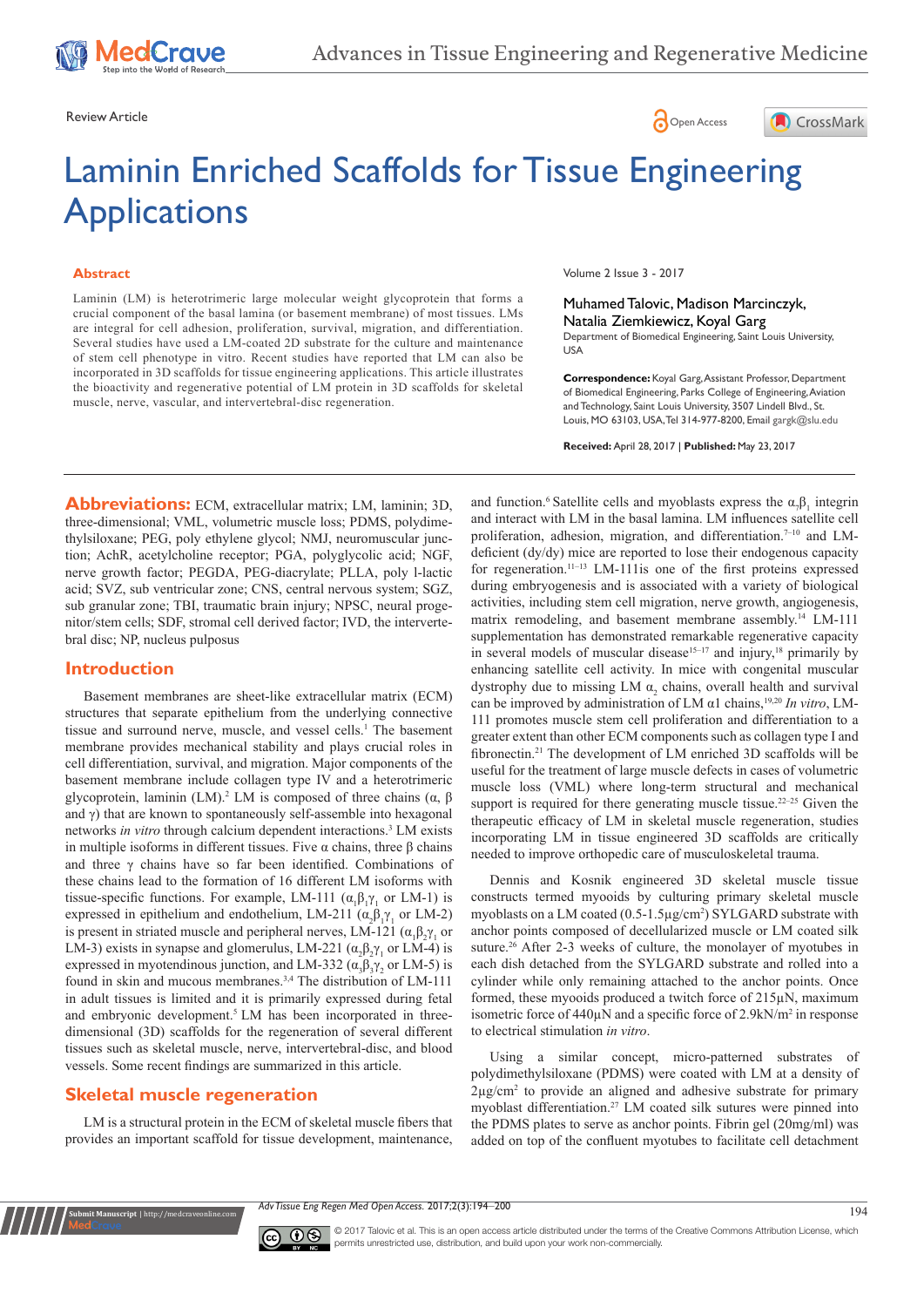from the substrate into a single intact cylindrical layer between the anchor points. The pre-aligned skeletal muscle constructs stained positive for myosin heavy chain and produced significantly higher contractile forces compared to unaligned constructs. The pre-aligned muscle constructs produced a peak twitch force of 215µN, peak tetanus force of 411µN, and specific force of 8.10kN/m<sup>2</sup> *in vitro*.

Bursac and co-workers created bioengineered myobundles composed of fibrinogen (4mg/ml) and matrigel (40%) mixed with neonatal rat derived skeletal muscle myoblasts.28 The myobundles were held under tension during culture and resulted in the formation of highly aligned and cross-striated myotubes ( $\alpha$ 7 integrin<sup>+</sup> and  $\alpha$ -actinin<sup>+</sup>) that were capable of isometric force production  $(\sim 3 \text{mN})$ . The increase in myofiber hypertrophy and prolongation of intracellular calcium transients in the bioengineered myobundles provided the mechanistic basis for the high levels of contractile force generation *in vitro*. In a subsequent study, Bursac and co-workers modified the biomimetic hydrogels by combining 20mg/ml fibrinogen with ~32% matrigel and human skeletal muscle myoblasts.29 The myobundles were reported to generate electrically induced calcium transients and tetanic contractions (specific force~7mN/mm<sup>2</sup>) as well as force-length and force-frequency relationships, recapitulating key functional aspects of human skeletal muscle. Additionally, the myobundles maintained functional acetylcholine receptors and underwent dose-dependent hypertrophy or toxic myopathy in response to pharmacological treatments *in vitro*.

In another study, LM was covalently cross-linked at a density of 7.6ng/cm2 to a poly (ethylene glycol) (PEG) hydrogels.30 Hydrogels that mimicked the native elasticity of skeletal muscle (~12kPa) promoted skeletal muscle derived satellite cell renewal in culture. The study further showed that muscle satellite cells cultured on LM functionalized pliant hydrogels are able to support extensive muscle regeneration when implanted into immune deficient mice depleted of endogenous satellite cells by irradiation. However, the study did not evaluate functional improvements in the skeletal muscle following cell transplantation. Taken together, these studies demonstrate that LM can be blended, coated or covalently cross linked on 3D scaffolds to support functional skeletal muscle regeneration.

## **Peripheral nervous system regeneration**

Besides influencing satellite cell activity, LM-111 is also crucial for maintaining nerve cells in peripheral nerves<sup>31</sup> and serves as a major substrate for neurite extension<sup>32</sup> and axon growth,<sup>33</sup> both *in vivo* and *in vitro*. After peripheral nerve injury, LM production by Schwann cells at the injury site is up regulated to promote axonal regeneration. Mice lacking LM  $\alpha$ <sub>2</sub> chain show impaired axon myelination due to reduced Schwann cell proliferation. Similarly, humans suffering from congenital muscular dystrophy due to the lack of LM  $\alpha_2$  develop demyelinating peripheral neuropathy.34 The absence of LM also results in impaired neuromuscular junction (NMJ) development.<sup>35-37</sup> and exogenous LM-111 supplementation promotes acetylcholine receptor (AChR) clustering and functional NMJ formation *in vitro*. 7,21,38 LM and agrin can act together to enhance the number, size, and rate of AChR clusters.<sup>38,39</sup> LM also mediates the interaction between integrin  $\alpha_{\gamma} \beta_1$ and the neural AChR clusters on the muscle membrane, potentially stabilizing them and allowing them to be more readily innervated by the incoming neurite.40 As a result, LM based neurogenic materials have been widely used as peripheral nerve grafts in several studies.

A number of studies have combined LM with collagen to create 3D scaffolds for peripheral nerve regeneration (Table 1). Harkins and co-workers studied the impact of LM (0-100µg/ml) on 3D neurite extension in neurons dissociated from E9 chick dorsal root ganglion in collagen  $(0.4-2.0$ mg/ml) gels.<sup>41</sup> LM was shown to associate homogenously with collagen fibers and did not alter the mechanical properties of the collagen gels. Neurite outgrowth was greater on gels composed of lower collagen (0.4-0.8mg/ml) and LM (1-10µg/ ml) concentrations, indicating a dose-dependent effect of ECM components on neuron differentiation and neurite out growth.

Toba et al.42 developed a novel nerve conduit composed of polyglycolic acid (PGA)-collagen tube filled with human LM (10g/ ml) soaked collagen sponge that was implanted into an 80-mm gap of peroneal nerve in dogs. At 12months post-surgery, the conduit was completely absorbed and a high density of myelinated axons could be observed in the regenerated nerve segment. Electrophysiological studies showed that both motor and sensory nerves had partially regenerated and re-established electrical connections with their target tissues. Since LM is known to promote nerve regeneration directly, the authors hypothesized that local release of LM from the collagen sponge may have accelerated the regeneration of elongating axons that were able to bridge the wide neural defect and form connections with the distal nerve stump while the implanted guiding conduit was still intact.

In a recent study, a scaffold combining collagen with LM was able to promote greater nerve regeneration in a rat model of recurrent laryngeal nerve injury compared to pure collagen scaffold.<sup>43</sup> The functional recovery matched that of autologous nerve grafts when LM was used in combination with collagen. Although motor function was not restored, injuries treated with the collagen tube loaded with LM and also LM binding neurotrophic factors was able to improve vocalization, arytenoid cartilage angles, compound muscle action potentials, and regenerated nerve fiber area in comparison to the autograft treated group.

Suri et al.<sup>44</sup> fabricated hydrogels composed of hyaluronic acid, collagen and LM for the encapsulation of Schwann cells. The encapsulated cells showed higher metabolic activity and proliferation on LM enriched hydrogels. The Schwann cells also secreted highest levels of neurogenic growth factors such as nerve growth factor (NGF) and brain derived neurotrophic factor (BDNF) in hydrogels that contained LM. Cells in the LM enriched hydrogels were also found to align parallel to each other and form structures called Bands of Bungner suggesting the formation of oriented channels for axonal guidance and synapse formation. Furthermore, the hydrogel matrix was shown to support the co-culture of Schwann cells and neurons.

LM has also been combined with synthetic polymers such as PEG for peripheral nerve regeneration. PEG-LM111 hydrogels were synthesized by reacting them with PEG-diacrylate (PEGDA) in the presence of irgacure as an initiator.45 In contrast to findings reported by other studies,<sup>46</sup> the hydrogel stiffness decreased with increasing concentrations of PEG-LM111 conjugates. Hydrogel encapsulated dorsal root ganglion exhibited longer neurite extensions with increasing LM111 concentration (0-100µg/ml). The authors reported no difference between LM111 conjugation and encapsulation within the PEG hydrogels confirming that chemical conjugation had minimal effect on the LM111 protein structure and bioactivity. Interestingly, the study also showed that LM concentration had a greater impact on neurite extensions than the stiffness of the gels.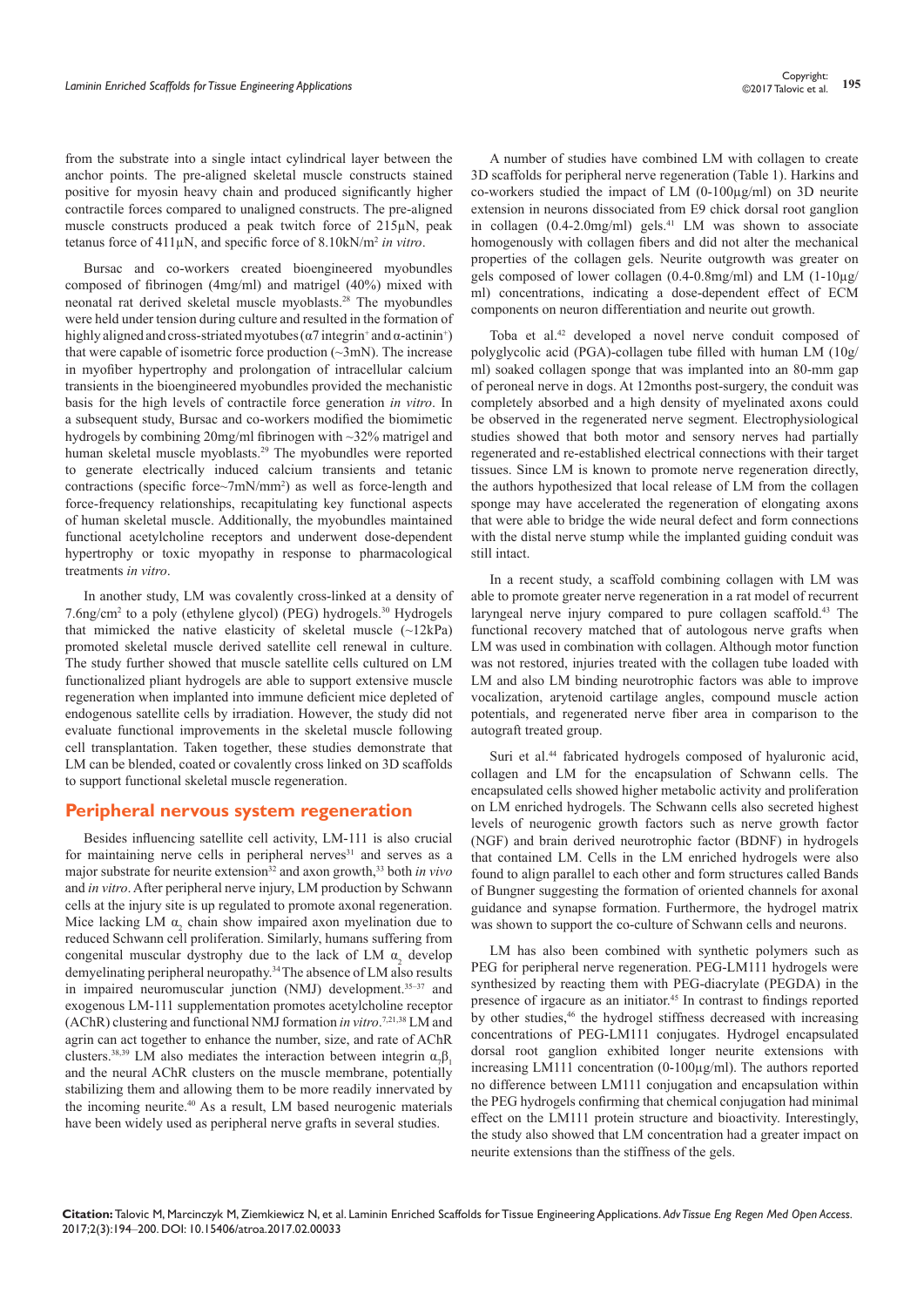In addition to hydrogels, LM has also been combined with electrospun nanofibers. LM was combined with poly (l-lactic acid) (PLLA) nanofibers using covalent binding  $(\sim 1.75 \mu g$ / mg of PLLA), physical adsorption (~1.50µg/mg of PLLA), and blended electrospinning  $(\sim 3.12 \mu g/mg)$  of PLLA).<sup>47</sup> LM modified PLLA scaffolds supported better PC12 cell viability and adhesion compared to unmodified nanofibers. Additionally, blended LM-PLLA nanofibers promoted greater neurite outgrowth compared to surface modified nanofibers. Three-dimensional incorporation of LM into PLLA scaffolds resulted in greater overall concentration and better cellular interaction. Taken together, these studies suggest that LM can be combined with a wide range of natural and synthetic materials to support the proliferation and maturation of Schwann cells and neurons for peripheral nerve regeneration.

**Table 1** Number of studies have combined LM with collagen to create 3D scaffolds for peripheral nerve regeneration

| <b>Scaffold composition</b>                                                                      | Morphological<br>properties                 | <b>Mechanical</b><br>properties     | <b>Cell and tissue interactions</b>                                                                                                                                                                                                             | <b>Reference</b> |  |  |
|--------------------------------------------------------------------------------------------------|---------------------------------------------|-------------------------------------|-------------------------------------------------------------------------------------------------------------------------------------------------------------------------------------------------------------------------------------------------|------------------|--|--|
| Skeletal muscle regeneration                                                                     |                                             |                                     |                                                                                                                                                                                                                                                 |                  |  |  |
| PEG functionalized with<br>LM(7.6ng/cm <sup>2</sup> )                                            | N/A                                         | Elastic modulus<br>~12kPa           | Hydrogels mimicked native tissue elasticity and enhanced satellite<br>cell renewal in vitro. Implantation of hydrogels in satellite cell<br>deficient mice supported extensive muscle fiber regeneration.                                       | 67               |  |  |
| Fibrinogen (4mg/ml)+Matrigel<br>(40%)                                                            | N/A                                         | N/A                                 | Hydrogels supported aligned and cross-striated myofiber<br>formation from encapsulated myoblasts and generated contractile<br>force $(\sim 3$ mN) in vitro.                                                                                     | 28               |  |  |
| Fibrinogen (20mg/<br>ml)+Matrigel(~30%)                                                          | N/A                                         | N/A                                 | Hydrogels supported striated myofiber formation from human<br>myoblasts and produced specific force of 7mN/mm <sup>2</sup> for<br>tetanus. Myobundles exhibited physiological responsiveness to<br>pharmaceutical treatment.                    | 29               |  |  |
| LM coated $(0.5 - 1.5 \mu g/cm^2)$<br>SYLGARD dish with LM<br>coated anchor points               | N/A                                         | N/A                                 | Monolayer of rat myoblasts rolled into a cylindrical structure<br>called myooid that produced a specific force of 2.9kN/m <sup>2</sup> in<br>response to electrical stimulation.                                                                | 26               |  |  |
| LM $(2\mu g/cm^2)$ coated micro<br>patterned PDMS with anchor<br>points and fibrin gel (20mg/ml) | N/A                                         | N/A                                 | Fibrin gels were used to detach a monolayer of aligned myotubes<br>cultured on micro patterned PDMS, which rolled into a cylindrical<br>construct between the anchor points and produced a specific<br>force of 8.10kN/m <sup>2</sup> in vitro. | 27               |  |  |
| <b>CNS</b> regeneration                                                                          |                                             |                                     |                                                                                                                                                                                                                                                 |                  |  |  |
| $LM(10\mu g/ml)$ rich gelatin $(3%)$<br>sponge                                                   | N/A                                         | N/A                                 | Transplanted sponge supported neuroblast migration and<br>suppressed microglial invasion into cortical lesions of mice.                                                                                                                         | 50               |  |  |
| LM(0.01% w/v) and gelatin $(4.4)$<br>% w/v) cryogel                                              | Mean pore size<br>of 80-120µm               | N/A                                 | Cryogels promoted human cord blood-derived stem cells<br>differentiation into neural tissue-like structures in vitro. Cryogel<br>implantation in rat brain cortex supported neuroblast infiltration.                                            | 52               |  |  |
| $LM-III(\sim I.6$ ng/mg) tethered<br>to methylcellulose to form a<br>hydrogel                    | N/A                                         | Complex<br>moduli 79-155.9<br>Pa    | Thermo responsive injectable hydrogel enhanced primary rat<br>cortical neuron adhesion and survival.                                                                                                                                            | 52               |  |  |
| $LM-III(0.015%$<br>w/v)+hyaluronic acid(1.75%<br>w/v) hydrogels                                  | Pore size<br>ranging from<br>$2 - 17 \mu m$ | Storage<br>modulus of<br>1.02kPa    | Hydrogels supported NPSCs viability and up regulated their<br>chemotactic migration in response to SDF-1 $\alpha$ in vitro.                                                                                                                     | 53               |  |  |
| Hyaluronic acid(1 mg/ml)+LM<br>$(500 \text{ ng/ml})$                                             | Pore-size<br>ranging from<br>$6-60 \mu m$   | Complex<br>modulus $\sim$ 400<br>Pa | Transplantation of hydrogels in a rat brain lesion showed<br>astrocyte and microglial infiltration, angiogenesis, neurite<br>extension and regeneration of myelinated nerve fibers                                                              | 68               |  |  |
| LM (100µg/ml)+hyaluronic<br>acid (1 mg/ml)+fibrin (5mg/ml)<br>hydrogels                          | N/A                                         | N/A                                 | Hydrogels enhanced neurite outgrowth from differentiating<br>NPSCs and enhanced angiogenesis from endothelial cells in co-<br>cultures.                                                                                                         | 55               |  |  |
| PNS Regeneration                                                                                 |                                             |                                     |                                                                                                                                                                                                                                                 |                  |  |  |
| LM (10µg/ml)+collagen (0.4-0.8<br>mg/ml)                                                         | N/A                                         | Modulus: I0-<br>100dyn/cm2          | Hydrogels supported neurite extension from dorsal root ganglion<br>in a dose dependent manner.                                                                                                                                                  | 41               |  |  |
| PGA-collagen tube filled with<br>human LM (10g/ml) soaked<br>collagen sponge                     | N/A                                         | N/A                                 | Implantation of LM-collagen sponge in dogs enhanced nerve<br>regeneration across 80-mm wide neural defect, with partial<br>motor and sensory function recovery.                                                                                 | 43               |  |  |
| Collagen tube loaded with LM<br>and LM binding neurotrophic<br>factors                           | Mean pore size<br>of $60\pm4$ µm.           | N/A                                 | Transplantation of scaffold in a rat model of laryngeal nerve injury<br>improved vocalization, arytenoid cartilage angles, compound<br>muscle action potentials and regenerated nerve fiber area.                                               | 44               |  |  |
| Collagen, Hyaluronic acid and<br>$LM$ (100 $\mu$ g/ml)                                           | N/A                                         | N/A                                 | Encapsulated Schwann cells increased NGF and BDNF secretion<br>in the presence of LM.                                                                                                                                                           | 45               |  |  |

**Citation:** Talovic M, Marcinczyk M, Ziemkiewicz N, et al. Laminin Enriched Scaffolds for Tissue Engineering Applications. *Adv Tissue Eng Regen Med Open Access.* 2017;2(3):194‒200. DOI: [10.15406/atroa.2017.02.00033](https://doi.org/10.15406/atroa.2017.02.00033)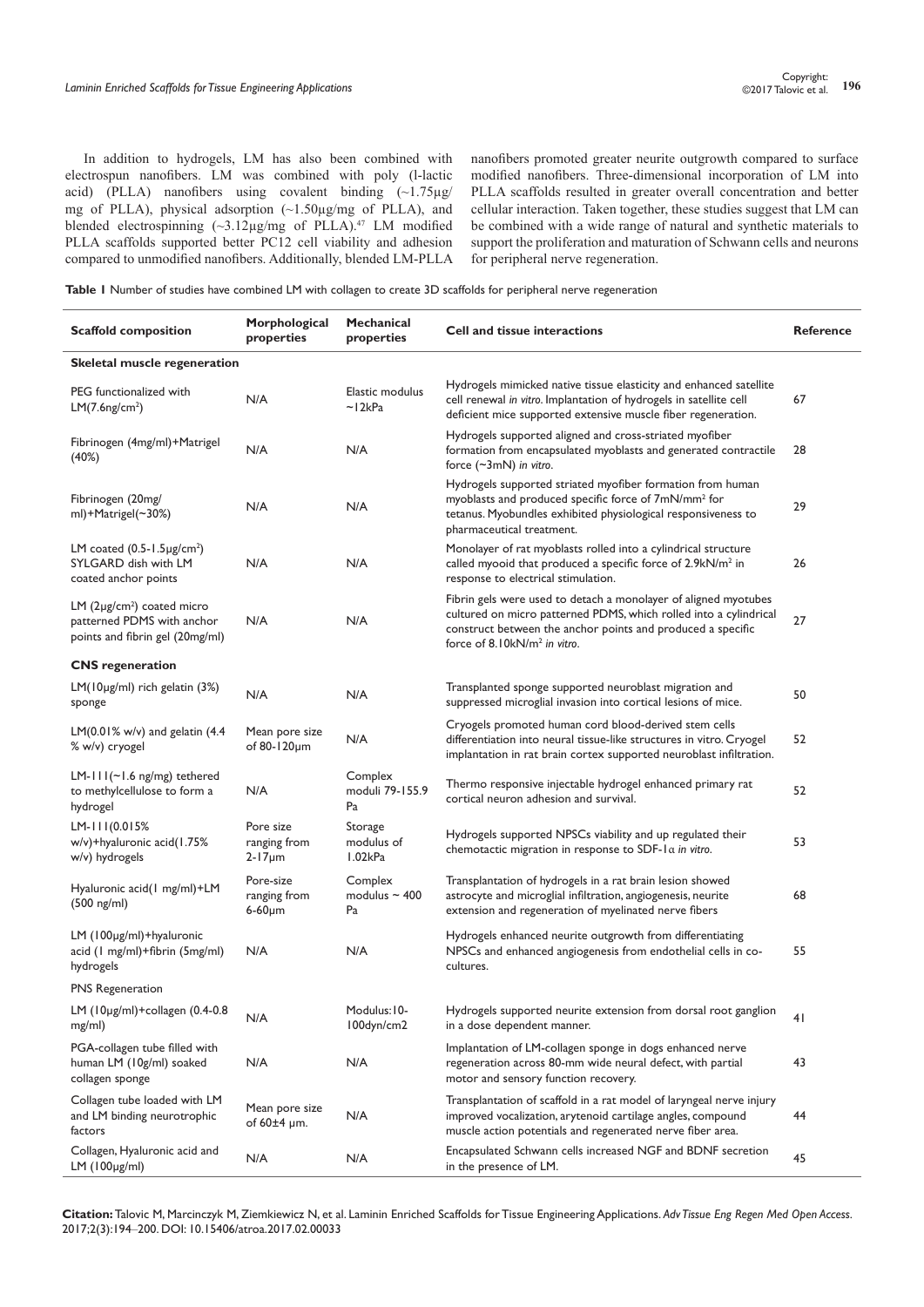#### Table continued.

| <b>Scaffold composition</b>                                                   | Morphological<br>properties | <b>Mechanical</b><br>properties  | Cell and tissue interactions                                                                                                                                                | <b>Reference</b> |
|-------------------------------------------------------------------------------|-----------------------------|----------------------------------|-----------------------------------------------------------------------------------------------------------------------------------------------------------------------------|------------------|
| PEGDA(3%)+PEGLM(100µg/<br>ml)                                                 | N/A                         | Mechanical<br>stiffness, ~70 Pa  | Hydrogels supported longest neurite extension from dorsal root<br>ganglion dissociated neurons.                                                                             | 45               |
| LM electrospun with<br>$PLLA(3.12\mu g/mg)$                                   | N/A                         | N/A                              | LM modified PLLA scaffolds supported greater PC12 cell viability<br>and adhesion and greater neurite extension compared to plain<br>PLLA scaffolds.                         | 69               |
| <b>IVD</b> regeneration                                                       |                             |                                  |                                                                                                                                                                             |                  |
| PEG-octoacrylate and PEG-<br>dithiol + PEGLM111 conjugates<br>$(500\mu g/ml)$ | N/A                         | Elastic Modulus.<br>1200-1500 Pa | Hydrogels significantly improved encapsulated porcine NP cell<br>survival and retention over a 14 day period in rat IVD explants.                                           | 58               |
| PEG and LM $(2mg/ml)$ $(25:1$<br>molar ratio)                                 | N/A                         | Shear modulus,<br>0.9-1.4kPa     | Hydrogels supported primary NP cell survival and GAG<br>synthesis. Encapsulated NP cells showed increased expression of<br>N-cadherin and cytokeratin-8.                    | 45               |
| Vascular regeneration                                                         |                             |                                  |                                                                                                                                                                             |                  |
| Collagen (2mg/ml) + LM-5<br>$(50\mu g/ml)$ hydrogels                          | N/A                         | N/A                              | Hydrogels interspersed with HUVECs and HBMSCs supported<br>cell proliferation and formation of tubular network                                                              | 60               |
| ePTFE functionalized with<br>LM-1 $(25\mu g/cm^2)$                            | N/A                         | N/A                              | LM immobilized small diameter ePTFE vascular grafts remained<br>patent and supported neovascularization and endothelialization 5<br>weeks post-implantation in a rat model. | 61               |

## **Central nervous system regeneration**

Neurogenesis occurs in two specialized niches of the brain which are localized in the sub granular zone (SGZ) of the dentate gyrus in the hippocampus and the sub ventricular zone (SVZ) of the lateral ventricles of the human brain.<sup>48</sup> In both zones, neurogenesis is closely associated with angiogenesis. LM is a major component of the basement membrane of blood vessels in the central nervous system (CNS) and is responsible for regulating neuronal migration and neurite outgrowth. Neural stem cells receive signals from interstitial LM and from the fingerlike processes of the basal lamina called fractones, which extend from blood vessels.<sup>49</sup> These integrin mediated cellular interactions with LM are vital for neuronal proliferation, survival, migration and differentiation.<sup>32</sup>

Lack of effective therapies to restore lost brain neurons following stroke or injury presents a significant opportunity to develop clinically relevant neurogenic materials. Ajioka et al.50 created LM containing porous gelatin sponges for enhancing neuroblast migration in a rodent model of traumatic brain injury (TBI). LM concentration of 10µg/ ml was sufficient to elicit astrocyte and neuroblast migration into the cortical lesions and suppress microglial cell invasion. Moreover, LM enriched sponges were wrapped with astrocytic processes, resembling the structure of blood vessels in the CNS.

Jurga et al.<sup>51</sup> created cryogels containing LM  $(0.01\%$  w/v) and fish skin gelatin (4.4% w/v) that were crosslinked with glutaraldehyde for mechanical stability. In hippocampal organotypic cultures, the gelatin-LM cryogels showed intensive migration of NF200<sup>+</sup> neuroblasts throughout the entire volume of the scaffold. GFAP+ glial cells were found constricted to the periphery of the scaffold and did not form dense scars typical of brain tissue lesion. Additionally, LM-rich cryogels did not promote microglial cell activation and infiltration into the scaffolds. The authors observed a similar integration process following cryogel implantation in the rat brain cortex following TBI. The cryogels also promoted neuronal differentiation of human cord blood derived stem cells and formation of neural niche-like structures *in vitro*.

Stabenfeldt et al.<sup>52</sup> tethered  $\sim$ 1.6ng of LM-111 per mg of methylcellulose to create a thermo responsive hydrogel for neural tissue engineering. The hydrogel was formed without a free radical initiator to avoid potential cytotoxic effects and could be delivered via minimally invasive techniques. Primary rat cortical neurons showed increased adhesion and survival on LM-111 functionalized hydrogels compared to unfunctionalized controls. Overall, the study showed that a bioactive and injectable hydrogel that could gel in situ could offer significant advantages in treating CNS trauma, where an irregularly shaped lesion cavity often poses structural and integration difficulties for pre-formed tissue engineered constructs.

To overcome issues of low survival and viability posttransplantation of neural progenitor/stem cells (NPSC) in traumatic brain injury, Addington et al.53 synthesized LM immobilized hyaluronic acid (HA) hydrogels for NPSC delivery and engraftment. Hydrogels containing high concentrations of LM (0.015%w/v) and low concentrations of HA (1.75%w/v) mimicked the stiffness of native neural tissue (1.02kPa) and supported greater NPSC density, viability, and chain length. The HA-LM hydrogels up regulated CXCR4 expression in NPSCs after 48 hours of culture and promoted their chemotactic migration in response to stromal cell derived factor (SDF)-1 $\alpha$  gradients. Taken together, these results suggest that implantation of a HA-LM hydrogel can enhance the delivery and migration of NPSC in an injured microenvironment.

In another study, LM (500ng/ml) was cross-linked onto the backbone of hyaluronic acid hydrogels. Both LM modified and unmodified hydrogels were evaluated for their ability to repair and regenerate CNS after trauma. 6 and 12 weeks after implantation, both hydrogels were found well integrated with the host tissue. The scaffolds showed astrocyte and microglial infiltration as well as angiogenesis but only LM modified scaffolds showed neurite outgrowth and the presence of myelinated nerve fibers in the regenerating tissue.<sup>54</sup>

Arulmoli et al.<sup>55</sup> combined fibrin, HA and LM  $(100\mu g/ml)$  to create combination scaffolds for the purpose of NPSC transplantation following CNS injury. The addition of LM significantly improved neurite outgrowth from differentiating NPSCs. The presence of LM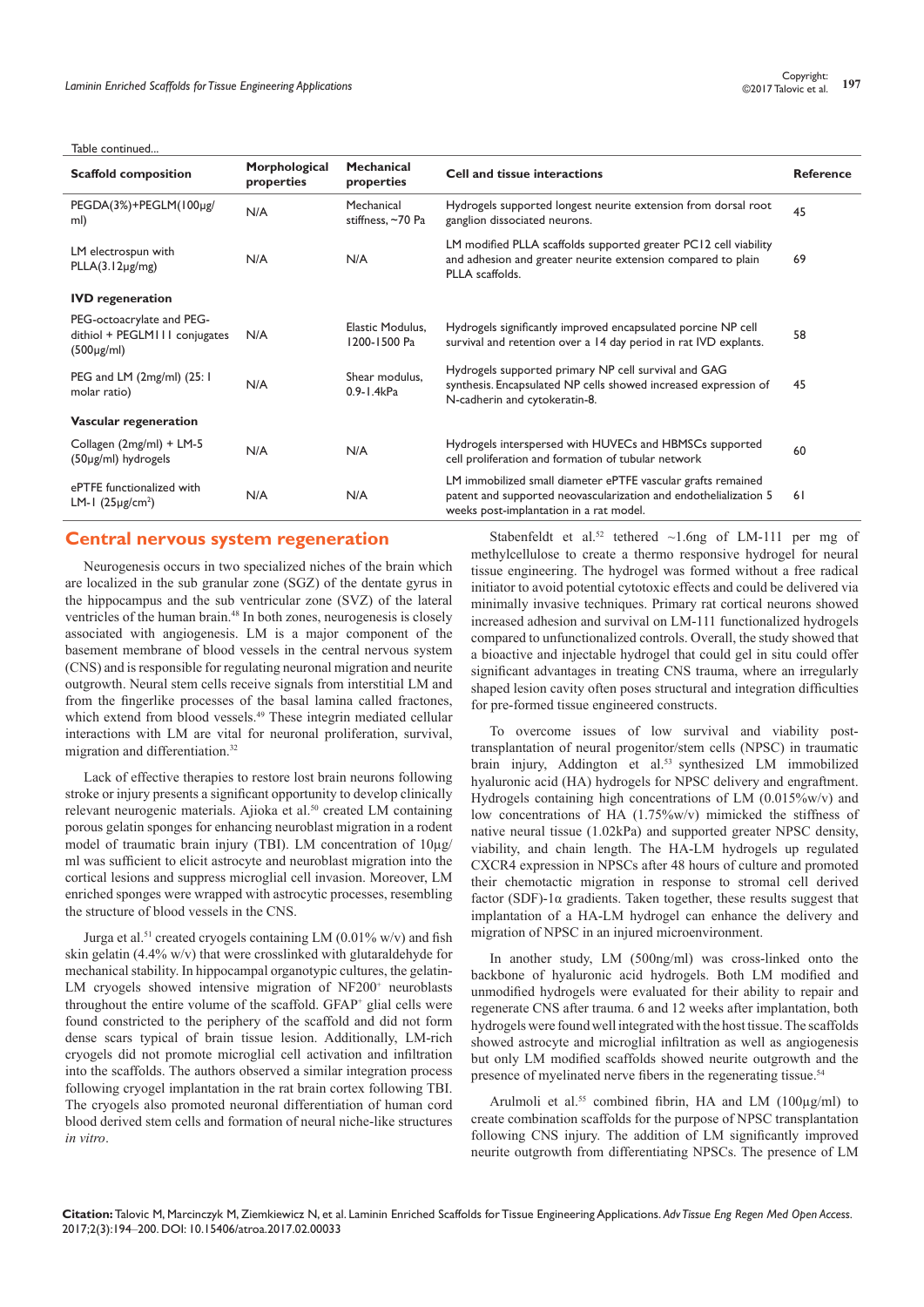and NPSCs in the scaffolds synergistically enhanced angiogenesis from endothelial cells. Co-culture of NPSCs with human cord bloodderived endothelial cells on the composite scaffolds containing LM yielded the highest vessel area percentage, total vessel length, and significantly more branch points.

# **Intervertebral disc regeneration**

The intervertebral disc (IVD) is composed of a thick outer ring of fibrous cartilage termed the annulus fibrosus, which encapsulates a gelatinous core known as the nucleus pulposus (NP). The NP contains collagen and elastin fibers embedded in an aggrecancontaining gel.56 Age associated degeneration of IVD originates in the NP region and is characterized by decreased water-content, cellularity as well as proteoglycan and ECM composition resulting in impaired ability of the tissue to resist and redistribute compressive loads.<sup>57</sup> NP cells are known to cluster and produce more proteoglycan rich matrix when cultured on soft (<0.5kPa) LM rich substrates as compared to fibronectin or collagen.<sup>57</sup> Francisco et al.<sup>58</sup> developed injectable, LM-111 functionalized PEG hydrogels by combining PEG-LM111 conjugates with PEG-octoacrylate and PEG-dithiol under physiological conditions. Bioluminescence studies showed that PEG-LM111 hydrogels significantly improved encapsulated NP cell survival and retention over a 14 day period in IVD explants.

In a subsequent study, Fransisco et al.<sup>46</sup> synthesized photocrosslinkablePEG-LM111 hydrogels for IVD regeneration. Increasing the degree of LM modification was found to alter LM bioactivity and inhibit immature NP cell adhesion. The stiffness of the hydrogels was shown to increase with increasing concentrations of PEG-LM111 conjugates. Primary NP cells formed large multi cell clusters and increased glycosaminoglycan (GAG) synthesis when cultured on soft PEG-LM111 hydrogels. Cell encapsulation in 3D PEG-LM111 hydrogels was found to influence NP metabolism and stimulated higher expression of N-cadherin and cytokeratin 8. These studies provide evidence that LM111 enriched soft substrates can positively influence NP cell proliferation and function for treating age-associated IVD degeneration.

# **Vascular regeneration**

Rapid vascularization of tissue engineered grafts is important for regeneration. Restoration of blood flow in peripheral vascular disease and stroke is crucial for the survival of ischemic tissues. LM is a major biologically active component of the vascular basement membrane that promotes endothelial cell adhesion, migration, and differentiation to support angiogenesis.<sup>59</sup>

Stamati et al.<sup>60</sup> fabricated type 1 collagen hydrogels supplemented with of  $50\mu$ g/ml of LM-5. The hydrogels were interspersed with human umbilical vein endothelial cells (HUVECs) and bone marrow derived mesenchymal stem cells (HBMSCs) throughout the matrix to recapitulate the *in vivo* 3D microenvironment of a vascular niche. While collagen hydrogels supported cobblestone morphology in HUVECs, the addition of LM resulted in HUVEC aggregation and formation of large end-to-end tubular networks. The authors attributed the formation of these tubular structures to the increased expression of  $\alpha_6$  integrin and vascular endothelial growth factor receptor 2(VEGFR2) in HUVECs as well as enhanced VEGF uptake by the cells in the presence of LM-5.

Surface modification with LM is also reported to enhance

anticoagulant and endothelialization properties of vascular grafts. LM-111 was covalently immobilized on the surface of synthetic polymeric vascular grafts such as expanded poly tetra fluoroethylene (ePTFE).61 These LM modified small diameter vascular grafts were tested as interpositional aortic grafts in a rat model. At 5 weeks post-implantation, the LM modified grafts showed increased neovascularization and endothelialization compared to unmodified ePTFE. LM modified grafts also remained anti thrombogenic and patent and did not show evidence of intimal thickening, overcoming the disadvantages commonly associated with small diameter synthetic vascular grafts. In another example, co-immobilization of LM and fucoidan, a sulfated polysaccharide, on a glass substrate improved endothelial cell proliferation but inhibited smooth muscle cell growth and platelet adhesion.<sup>62</sup> Taken together, these studies suggest that surface modification with LM can enhance the anticoagulant properties and endothelialization of vascular grafts.

## **Conclusion**

LM has been successfully combined with several synthetic and natural polymers in 3D scaffolds to promote tissue regeneration. The studies reviewed in this article illustrate that LM concentration and method of incorporation into the 3D scaffold can greatly influence its bioactivity and capacity for regeneration. A number of studies have used short peptide sequences from LM chains to promote cellular activity in 3D scaffolds.63–66 While these short peptides are more stable and easily synthesized, they do not recapitulate the 3D microenvironment of the stem cell niche in adult tissues. Matrigel is often used in tissue engineered scaffolds as it contains high concentration of LM. However, the concentration of LM in Matrigel is variable and cannot be precisely controlled for dose-dependent effects. Additionally, both Matrigel and LM are commonly isolated and purified from rodent tissue which is a major impediment to their clinical translation. Thorough evaluation of the regenerative potential of full-length human LM enriched scaffolds in large animal models will pave the way for clinical translation of this therapeutic protein.

#### **Acknowledgements**

None.

# **Conflict of interest**

The author declares no conflict of interest.

#### **References**

- 1. [Sasaki T, Fässler R, Hohenester E. Laminin: the crux of basement mem](https://www.ncbi.nlm.nih.gov/pubmed/15037599)brane assembly. *J Cell Biol*[. 2004;164\(7\):959–963.](https://www.ncbi.nlm.nih.gov/pubmed/15037599)
- 2. [Timpl R, Rohde H, Robey PG, et al. Laminin-a glycoprotein from base](https://www.ncbi.nlm.nih.gov/pubmed/114518)ment membranes. *J Biol Chem*[. 1979;254\(19\):9933–9937.](https://www.ncbi.nlm.nih.gov/pubmed/114518)
- 3. [Ryan MC, Christiano AM, Engvall E, et al. The functions of laminins:](https://www.ncbi.nlm.nih.gov/pubmed/9049976)  lessons from *in vivo* studies. *Matrix Biol*[. 1996;15\(6\):369–381.](https://www.ncbi.nlm.nih.gov/pubmed/9049976)
- 4. [Marinkovich MP. Laminin 332 in squamous-cell carcinoma.](https://www.ncbi.nlm.nih.gov/pubmed/17457303) *Nat Rev Cancer*[. 2007;7\(5\):370–380.](https://www.ncbi.nlm.nih.gov/pubmed/17457303)
- 5. [Ekblom P, Lonai P, Talts JF. Expression and biological role of laminin-1.](https://www.ncbi.nlm.nih.gov/pubmed/12714040)  *Matrix Biol*[. 2003;22\(1\):35–47.](https://www.ncbi.nlm.nih.gov/pubmed/12714040)
- 6. [Garg K, Boppart MD. Influence of exercise and aging on extracellular](https://www.ncbi.nlm.nih.gov/pubmed/27539500)  [matrix composition in the skeletal muscle stem cell niche.](https://www.ncbi.nlm.nih.gov/pubmed/27539500) *J Appl Physiol*[. 2016;121\(5\):1053–1058.](https://www.ncbi.nlm.nih.gov/pubmed/27539500)

**Citation:** Talovic M, Marcinczyk M, Ziemkiewicz N, et al. Laminin Enriched Scaffolds for Tissue Engineering Applications. *Adv Tissue Eng Regen Med Open Access.* 2017;2(3):194‒200. DOI: [10.15406/atroa.2017.02.00033](https://doi.org/10.15406/atroa.2017.02.00033)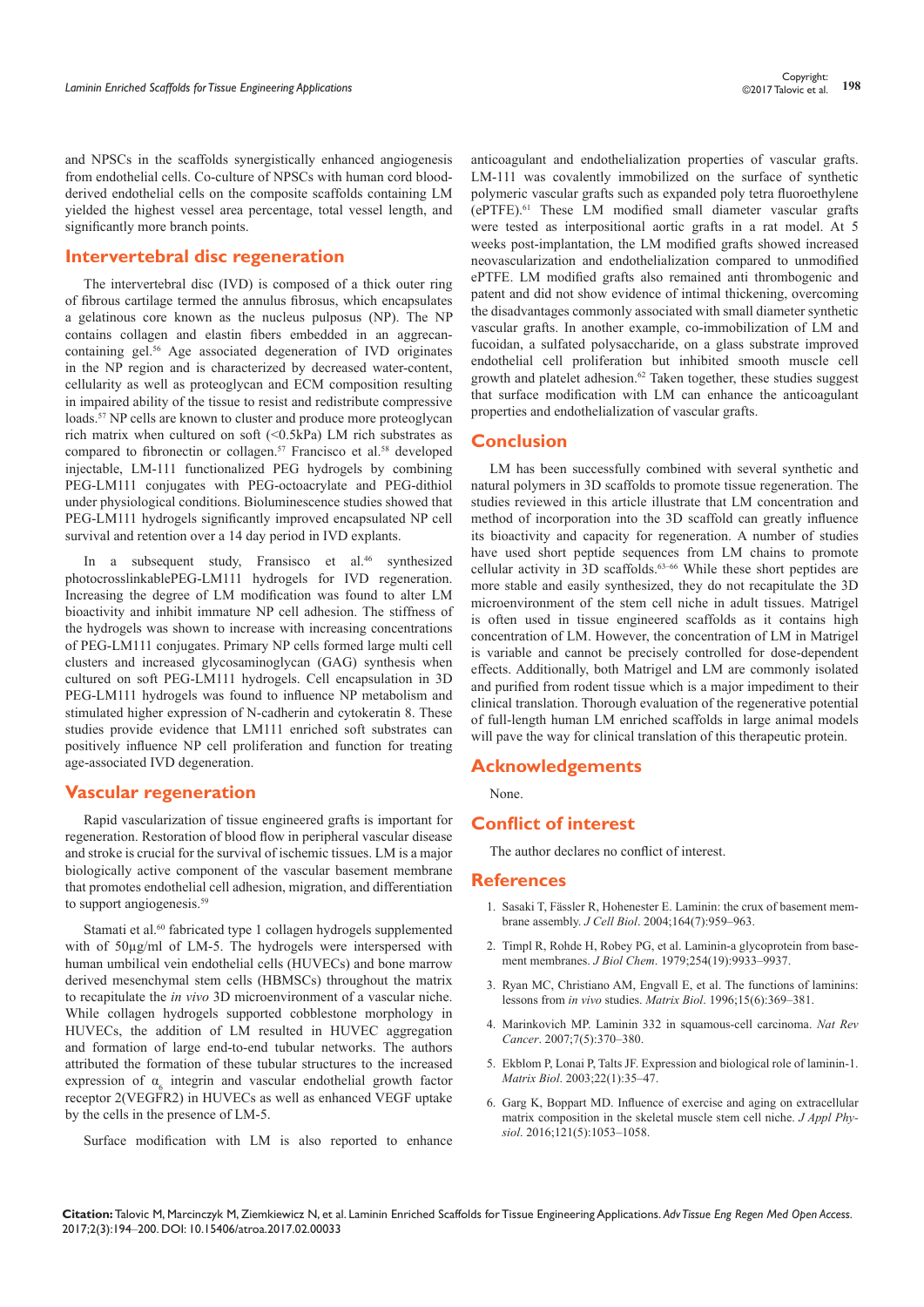- 7. [Burkin DJ, Kim JE, Gu M, et al. Laminin and alpha7beta1 integrin re](https://www.ncbi.nlm.nih.gov/pubmed/10910772)[gulate agrin-induced clustering of acetylcholine receptors.](https://www.ncbi.nlm.nih.gov/pubmed/10910772) *J Cell Sci*. [2000;113\(Pt 16\):2877–2886.](https://www.ncbi.nlm.nih.gov/pubmed/10910772)
- 8. [Wong TS, Booth FW. Skeletal muscle enlargement with weight-lifting](https://www.ncbi.nlm.nih.gov/pubmed/2459101)  exercise by rats. *J Appl Physiol*[. 1988;65\(2\):950–954.](https://www.ncbi.nlm.nih.gov/pubmed/2459101)
- 9. [Maffiuletti NA, Marc Roig, Eleftherios Karatzanos, et al. Neuromus](https://bmcmedicine.biomedcentral.com/articles/10.1186/1741-7015-11-137)[cular electrical stimulation for preventing skeletal-muscle weakness](https://bmcmedicine.biomedcentral.com/articles/10.1186/1741-7015-11-137)  [and wasting in critically ill patients: a systematic review.](https://bmcmedicine.biomedcentral.com/articles/10.1186/1741-7015-11-137) *BMC Med*. [2013;11:137.](https://bmcmedicine.biomedcentral.com/articles/10.1186/1741-7015-11-137)
- 10. [Willand MP, Rosa E, Michalski B, et al. Electrical muscle stimulation](https://www.ncbi.nlm.nih.gov/pubmed/27476437)  [elevates intramuscular BDNF and GDNF mRNA following peripheral](https://www.ncbi.nlm.nih.gov/pubmed/27476437)  [nerve injury and repair in rats.](https://www.ncbi.nlm.nih.gov/pubmed/27476437) *Neuroscience*. 2016;334:93–104.
- 11. [Fukada S, Yamamoto Y, Segawa M, et al. CD90-positive cells, an addi](https://www.ncbi.nlm.nih.gov/pubmed/17963748)[tional cell population, produce laminin alpha2 upon transplantation to](https://www.ncbi.nlm.nih.gov/pubmed/17963748)  dy(3k)/dy(3k) mice. *Exp Cell Res*[. 2008;314\(1\):193–203.](https://www.ncbi.nlm.nih.gov/pubmed/17963748)
- 12. [Vilquin JT, Guérette B, Puymirat J, et al. Myoblast transplantations lead](https://www.ncbi.nlm.nih.gov/pubmed/10505103)  [to the expression of the laminin alpha 2 chain in normal and dystrophic](https://www.ncbi.nlm.nih.gov/pubmed/10505103)  [\(dy/dy\) mouse muscles.](https://www.ncbi.nlm.nih.gov/pubmed/10505103) *Gene Ther*. 1999;6(5):792–800.
- 13. [Vilquin JT, Kinoshita I, Roy B, et al. Partial laminin alpha2 chain res](https://www.ncbi.nlm.nih.gov/pubmed/8601607/)[toration in alpha2 chain-deficient dy/dy mouse by primary muscle cell](https://www.ncbi.nlm.nih.gov/pubmed/8601607/)  culture transplantation. *J Cell Biol*[. 1996;133\(1\):185–197.](https://www.ncbi.nlm.nih.gov/pubmed/8601607/)
- 14. Durbeej M. Laminins. *Cell Tissue Res*[. 2010;339\(1\):259–268.](https://www.ncbi.nlm.nih.gov/pubmed/19693542)
- 15. [Rooney JE, Gurpur PB, Burkin DJ. Laminin-111 protein therapy pre](https://www.ncbi.nlm.nih.gov/pubmed/19416897)[vents muscle disease in the mdx mouse model for Duchenne muscular](https://www.ncbi.nlm.nih.gov/pubmed/19416897)  dystrophy. *Proc Natl Acad Sci USA*[. 2009;106\(19\):7991–7996.](https://www.ncbi.nlm.nih.gov/pubmed/19416897)
- 16. [Van Ry PM, Minogue P, Hodges BL, et al. Laminin-111 improves mus](https://www.ncbi.nlm.nih.gov/pubmed/24009313/)[cle repair in a mouse model of merosin-deficient congenital muscular](https://www.ncbi.nlm.nih.gov/pubmed/24009313/)  dystrophy. *Hum Mol Genet*[. 2013;23\(2\):383–396.](https://www.ncbi.nlm.nih.gov/pubmed/24009313/)
- 17. [Goudenege S, Lamarre Y, Dumont N, et al. Laminin-111: a poten](https://www.ncbi.nlm.nih.gov/pubmed/20683444)[tial therapeutic agent for Duchenne muscular dystrophy.](https://www.ncbi.nlm.nih.gov/pubmed/20683444) *Mol Ther*. [2010;18\(12\):2155–2163.](https://www.ncbi.nlm.nih.gov/pubmed/20683444)
- 18. [Zou K, De Lisio M, Huntsman HD, et al. Laminin-111 improves skele](https://www.ncbi.nlm.nih.gov/pubmed/25015639)[tal muscle stem cell quantity and function following eccentric exercise.](https://www.ncbi.nlm.nih.gov/pubmed/25015639)  *Stem Cells Transl Med*[. 2014;3\(9\):1013–1022.](https://www.ncbi.nlm.nih.gov/pubmed/25015639)
- 19. [Gawlik K, Miyagoe Suzuki Y, Ekblom P, et al. Laminin alpha1 chain](https://www.ncbi.nlm.nih.gov/pubmed/15213105)  [reduces muscular dystrophy in laminin alpha2 chain deficient mice.](https://www.ncbi.nlm.nih.gov/pubmed/15213105) *Hum Mol Genet.* [2004;13\(16\):1775–1784.](https://www.ncbi.nlm.nih.gov/pubmed/15213105)
- 20. [Gawlik KI, Durbeej M. Transgenic overexpression of laminin alpha1](https://www.ncbi.nlm.nih.gov/pubmed/20544910)  [chain in laminin alpha2 chain-deficient mice rescues the disease throu](https://www.ncbi.nlm.nih.gov/pubmed/20544910)ghout the lifespan. *Muscle Nerve*[. 2010;42\(1\):30–37.](https://www.ncbi.nlm.nih.gov/pubmed/20544910)
- 21. [Zhang BG, Quigley AF, Bourke JL, et al. Combination of agrin and](https://www.ncbi.nlm.nih.gov/pubmed/26251299)  [laminin increase acetylcholine receptor clustering and enhance func](https://www.ncbi.nlm.nih.gov/pubmed/26251299)[tional neuromuscular junction formation](https://www.ncbi.nlm.nih.gov/pubmed/26251299) *In vitro*. *Dev Neurobiol*. [2016;76\(5\):551–565.](https://www.ncbi.nlm.nih.gov/pubmed/26251299)
- 22. [Garg K, Corona BT, Walters TJ. Losartan administration reduces fibrosis](https://www.ncbi.nlm.nih.gov/pubmed/25257876)  [but hinders functional recovery after volumetric muscle loss injury.](https://www.ncbi.nlm.nih.gov/pubmed/25257876) *J Appl Physiol (1985)*[. 2014;117\(10\):1120–1131.](https://www.ncbi.nlm.nih.gov/pubmed/25257876)
- 23. [Garg K, Ward CL, Hurtgen BJ, et al. Volumetric muscle loss: Persis](https://www.ncbi.nlm.nih.gov/pubmed/25231205)[tent functional deficits beyond frank loss of tissue.](https://www.ncbi.nlm.nih.gov/pubmed/25231205) *J Orthop Res*. [2015;33\(1\):40–46.](https://www.ncbi.nlm.nih.gov/pubmed/25231205)
- 24. [Garg K, Ward CL, Rathbone CR, et al. Transplantation of devitalized](https://www.ncbi.nlm.nih.gov/pubmed/25300647)  [muscle scaffolds is insufficient for appreciable de novo muscle fi](https://www.ncbi.nlm.nih.gov/pubmed/25300647)[ber regeneration after volumetric muscle loss injury.](https://www.ncbi.nlm.nih.gov/pubmed/25300647) *Cell Tissue Res*. [2014;358\(3\):857–873.](https://www.ncbi.nlm.nih.gov/pubmed/25300647)
- 25. [Hurtgen BJ, Ward CL, Garg K, et al. Severe muscle trauma triggers](https://www.ncbi.nlm.nih.gov/pubmed/27282456/)  [heightened and prolonged local musculoskeletal inflammation and im](https://www.ncbi.nlm.nih.gov/pubmed/27282456/)[pairs adjacent tibia fracture healing.](https://www.ncbi.nlm.nih.gov/pubmed/27282456/) *J Musculoskelet Neuronal Interact*. [2016;16\(2\):122–134.](https://www.ncbi.nlm.nih.gov/pubmed/27282456/)
- 26. [Dennis RG, Kosnik PE. Excitability and isometric contractile properties](https://www.ncbi.nlm.nih.gov/pubmed/10937836)  [of mammalian skeletal muscle constructs engineered](https://www.ncbi.nlm.nih.gov/pubmed/10937836) *in vitro*. *In Vitro Cell Dev Biol Anim*[. 2000;36\(5\):327–335.](https://www.ncbi.nlm.nih.gov/pubmed/10937836)
- 27. [Lam MT, Huang YC, Birla RK, Takayama S. Microfeature guided skele](https://www.ncbi.nlm.nih.gov/pubmed/19064284)[tal muscle tissue engineering for highly organized 3-dimensional free-s](https://www.ncbi.nlm.nih.gov/pubmed/19064284)tanding constructs. *Biomaterials*[. 2009;30\(6\):1150–1155.](https://www.ncbi.nlm.nih.gov/pubmed/19064284)
- 28. [Hinds S, Bian W, Dennis RG, et al. The role of extracellular matrix com](https://www.ncbi.nlm.nih.gov/pubmed/21324402)[position in structure and function of bioengineered skeletal muscle.](https://www.ncbi.nlm.nih.gov/pubmed/21324402) *Biomaterials*[. 2011;32\(14\):3575–3583.](https://www.ncbi.nlm.nih.gov/pubmed/21324402)
- 29. [Madden L, Juhas M, Kraus WE, et al. Bioengineered human myo](https://www.ncbi.nlm.nih.gov/pubmed/25575180)[bundles mimic clinical responses of skeletal muscle to drugs.](https://www.ncbi.nlm.nih.gov/pubmed/25575180) *Elife*. [2015;4:e04885.](https://www.ncbi.nlm.nih.gov/pubmed/25575180)
- 30. [Gilbert PM, Havenstrite KL, Magnusson KE, et al. Substrate elastici](https://www.ncbi.nlm.nih.gov/pubmed/20647425)[ty regulates skeletal muscle stem cell self-renewal in culture.](https://www.ncbi.nlm.nih.gov/pubmed/20647425) *Science*. [2010;329\(5995\):1078–1081.](https://www.ncbi.nlm.nih.gov/pubmed/20647425)
- 31. [Dubový P, Svízenská I, Jancálek R, et al. Immunohistochemical locali](https://www.ncbi.nlm.nih.gov/pubmed/10707839)[zation of laminin-1 in the acellular nerve grafts is associated with migra](https://www.ncbi.nlm.nih.gov/pubmed/10707839)[ting Schwann cells which display corresponding integrin receptors.](https://www.ncbi.nlm.nih.gov/pubmed/10707839) *Gen Physiol Biophys*[. 1999;18\(Suppl 1\):63–65.](https://www.ncbi.nlm.nih.gov/pubmed/10707839)
- 32. [Hall PE, Lathia JD, Caldwell MA, et al. Laminin enhances the growth](https://www.ncbi.nlm.nih.gov/pubmed/18651950/)  [of human neural stem cells in defined culture media.](https://www.ncbi.nlm.nih.gov/pubmed/18651950/) *BMC Neurosci*. [2008;9:71.](https://www.ncbi.nlm.nih.gov/pubmed/18651950/)
- 33. [González Hoyuela M, Barbas JA, Rodríguez Tébar A. The auto regu](https://www.ncbi.nlm.nih.gov/pubmed/11092817)[lation of retinal ganglion cell number.](https://www.ncbi.nlm.nih.gov/pubmed/11092817) *Development*. 2001;128(1):117– [124.](https://www.ncbi.nlm.nih.gov/pubmed/11092817)
- 34. [Barros CS, Franco SJ, Müller U. Extracellular matrix: functions in the](https://www.ncbi.nlm.nih.gov/pubmed/21123393/)  nervous system. *[Cold Spring Harb Perspect Biol](https://www.ncbi.nlm.nih.gov/pubmed/21123393/)*. 2011;3(1):a005108.
- 35. [Darabid H, Perez Gonzalez AP, Robitaille R. Neuromuscular synaptoge](https://www.ncbi.nlm.nih.gov/pubmed/25493308)[nesis: coordinating partners with multiple functions.](https://www.ncbi.nlm.nih.gov/pubmed/25493308) *Nat Rev Neurosci*. [2014;15\(11\):703–718.](https://www.ncbi.nlm.nih.gov/pubmed/25493308)
- 36. [Noakes PG, Gautam M, Mudd J, et al. Aberrant differentiation of neu](https://www.ncbi.nlm.nih.gov/pubmed/7885444)[romuscular junctions in mice lacking s-laminin/laminin beta 2.](https://www.ncbi.nlm.nih.gov/pubmed/7885444) *Nature*. [1995;374\(6519\):258–262.](https://www.ncbi.nlm.nih.gov/pubmed/7885444)
- 37. [Patton BL, Cunningham JM, Thyboll J, et al. Properly formed but impro](https://www.ncbi.nlm.nih.gov/pubmed/11369940)[perly localized synaptic specializations in the absence of laminin alpha4.](https://www.ncbi.nlm.nih.gov/pubmed/11369940)  *Nat Neurosci*[. 2001;4\(6\):597–604.](https://www.ncbi.nlm.nih.gov/pubmed/11369940)
- 38. [Burkin DJ, Gu M, Hodges BL, et al. A functional role for specific spliced](https://www.ncbi.nlm.nih.gov/pubmed/9817762)  [variants of the alpha7beta1 integrin in acetylcholine receptor clustering.](https://www.ncbi.nlm.nih.gov/pubmed/9817762) *J Cell Biol*[. 1998;143\(4\):1067–1075.](https://www.ncbi.nlm.nih.gov/pubmed/9817762)
- 39. [Sugiyama JE, Glass DJ, Yancopoulos GD, et al. Laminin-induced](https://www.ncbi.nlm.nih.gov/pubmed/9314538/)  [acetylcholine receptor clustering: an alternative pathway.](https://www.ncbi.nlm.nih.gov/pubmed/9314538/) *J Cell Biol*. [1997;139\(1\):181–191.](https://www.ncbi.nlm.nih.gov/pubmed/9314538/)
- 40. [Zhang BG, Quigley AF, Bourke JL, et al. Combination of agrin and](https://www.ncbi.nlm.nih.gov/pubmed/26251299)  [laminin increase acetylcholine receptor clustering and enhance func](https://www.ncbi.nlm.nih.gov/pubmed/26251299)[tional neuromuscular junction formation](https://www.ncbi.nlm.nih.gov/pubmed/26251299) *In vitro*. *Dev Neurobiol*. [2016;76\(5\):551–565.](https://www.ncbi.nlm.nih.gov/pubmed/26251299)
- 41. [Swindle Reilly KE, Papke JB, Kutosky HP, et al. The impact of laminin on](https://www.ncbi.nlm.nih.gov/pubmed/22736189)  [3D neurite extension in collagen gels.](https://www.ncbi.nlm.nih.gov/pubmed/22736189) *J Neural Eng*. 2012;9(4):046007.
- 42. [Toba T, Nakamura T, Shimizu Y, et al. Regeneration of canine peroneal](https://www.ncbi.nlm.nih.gov/pubmed/11745513)  [nerve with the use of a polyglycolic acid-collagen tube filled with lami](https://www.ncbi.nlm.nih.gov/pubmed/11745513)[nin-soaked collagen sponge: a comparative study of collagen sponge and](https://www.ncbi.nlm.nih.gov/pubmed/11745513)  [collagen fibers as filling materials for nerve conduits.](https://www.ncbi.nlm.nih.gov/pubmed/11745513) *J Biomed Mater Res*[. 2001;58\(6\):622–630.](https://www.ncbi.nlm.nih.gov/pubmed/11745513)
- 43. [Wang B, Yuan J, Chen X, et al. Functional regeneration of the transected](https://www.ncbi.nlm.nih.gov/pubmed/27558932/)  [recurrent laryngeal nerve using a collagen scaffold loaded with laminin](https://www.ncbi.nlm.nih.gov/pubmed/27558932/)  [and laminin-binding BDNF and GDNF.](https://www.ncbi.nlm.nih.gov/pubmed/27558932/) *Sci Rep*. 2016;6:32292.
- 44. [Suri S, Schmidt CE. Cell-laden hydrogel constructs of hyaluronic acid,](https://www.ncbi.nlm.nih.gov/pubmed/20136524)  [collagen, and laminin for neural tissue engineering.](https://www.ncbi.nlm.nih.gov/pubmed/20136524) *Tissue Eng Part A*. [2010;16\(5\):1703–1716.](https://www.ncbi.nlm.nih.gov/pubmed/20136524)

**Citation:** Talovic M, Marcinczyk M, Ziemkiewicz N, et al. Laminin Enriched Scaffolds for Tissue Engineering Applications. *Adv Tissue Eng Regen Med Open Access.* 2017;2(3):194‒200. DOI: [10.15406/atroa.2017.02.00033](https://doi.org/10.15406/atroa.2017.02.00033)